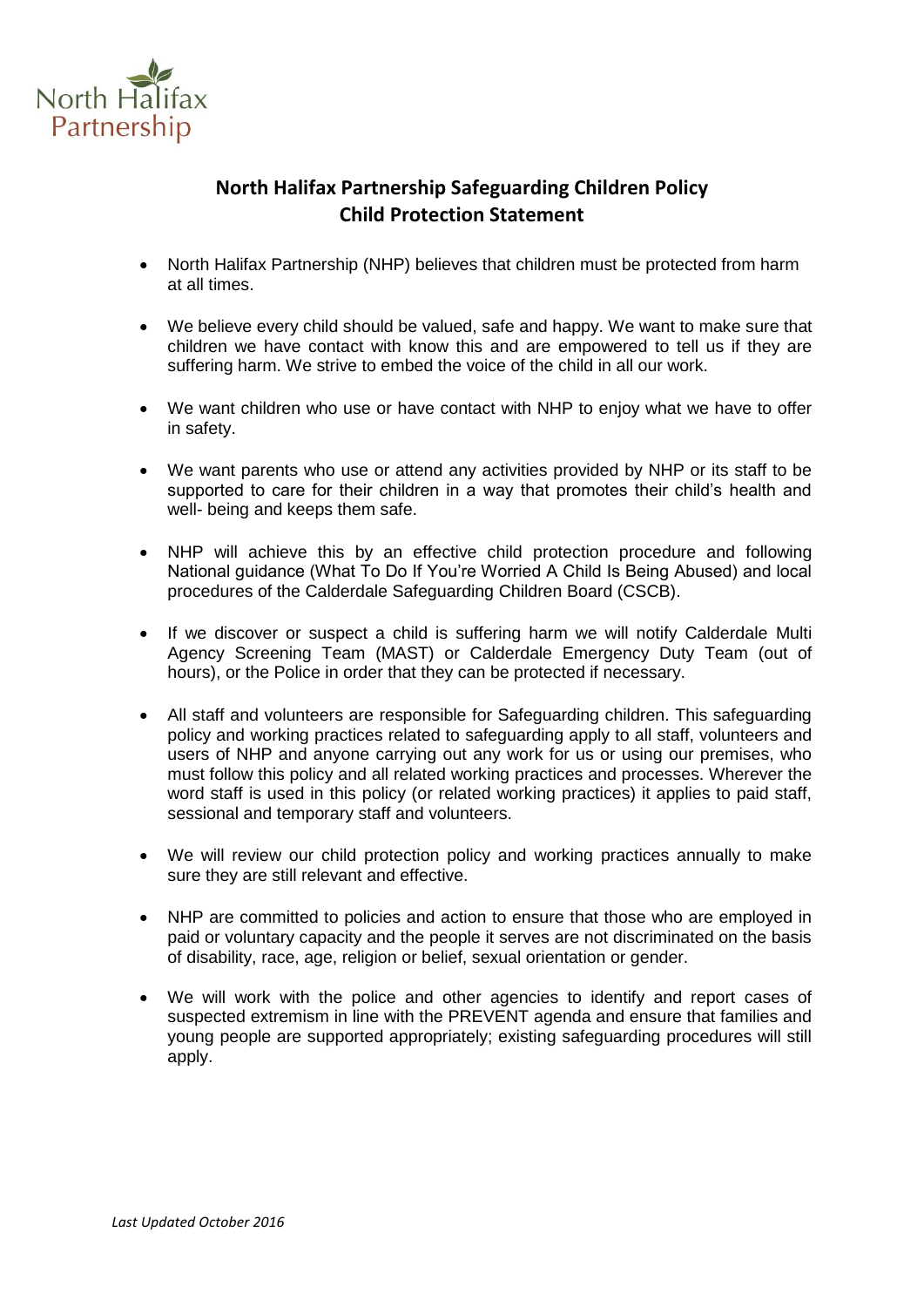

### **Policy**

#### **1 General**

- 1.1 This policy is to be used in conjunction with the Calderdale Safeguarding Children Board (CSCB) Policy and Procedures manual. *Last Updated July 2015*
- 1.2 This policy refers throughout to North Halifax Partnership staff. All staff should be aware of this policy and are bound by it. Safeguarding responsibilities are made clear on all job descriptions.
- 1.3 This policy is supplemented by the North Halifax Partnership Safeguarding working practice. The Area Safeguarding Lead is the Senior Family Support Manager, who is supported by a named Safeguarding Lead in each Children's Centre or Team. These staff are available to support other North Halifax Partnership staff and board members if the need arises. Full details of these staff and their contact details are displayed on the staff notice boards at all bases. Named people are appropriately trained and this training is updated regularly.
- 1.4 The NHP duty of care extends to contracted or voluntary services provided for or on behalf of the North Halifax Partnership. Managers are responsible for ensuring that any such services which they contact have provision to safeguard the welfare of children.

#### **2 In the Event of Concerns about a child**

- 2.1 Full details about how to deal with any concerns are held in the working practices which are attached to this policy. However, as a general principle:
- 2.2 Where any member of the staff is concerned about a child's welfare including peer on peer abuse, they should discuss this with their Line Manager and agree who will discuss the issues with the relevant named person with lead responsibility for Safeguarding as described in 1.3 above
- 2.3 Subsequent to the initial discussion, the Line Manager and the named person will be responsible for deciding how to proceed in accordance with the CSCB procedure.
- 2.4 Irrespective of any further action being taken, at the earliest possible opportunity all concerns must be clearly recorded with the name of the child, date, nature of concern, with whom the concern has been discussed and any discussion which has taken place with the parent/carer, where it is appropriate for such a discussion to take place.
- 2.5 All subsequent concerns and discussions must be clearly and accurately recorded until such time as the concern is deemed to be unfounded or a referral is made to the appropriate professional agency.
- 2.6 Where possible, parent/carers must also sign and date written information. All written records must be kept with regards to confidentiality. However parents/carers must be made aware written records are being kept and may be shared with other relevant professionals on a" need to know" basis.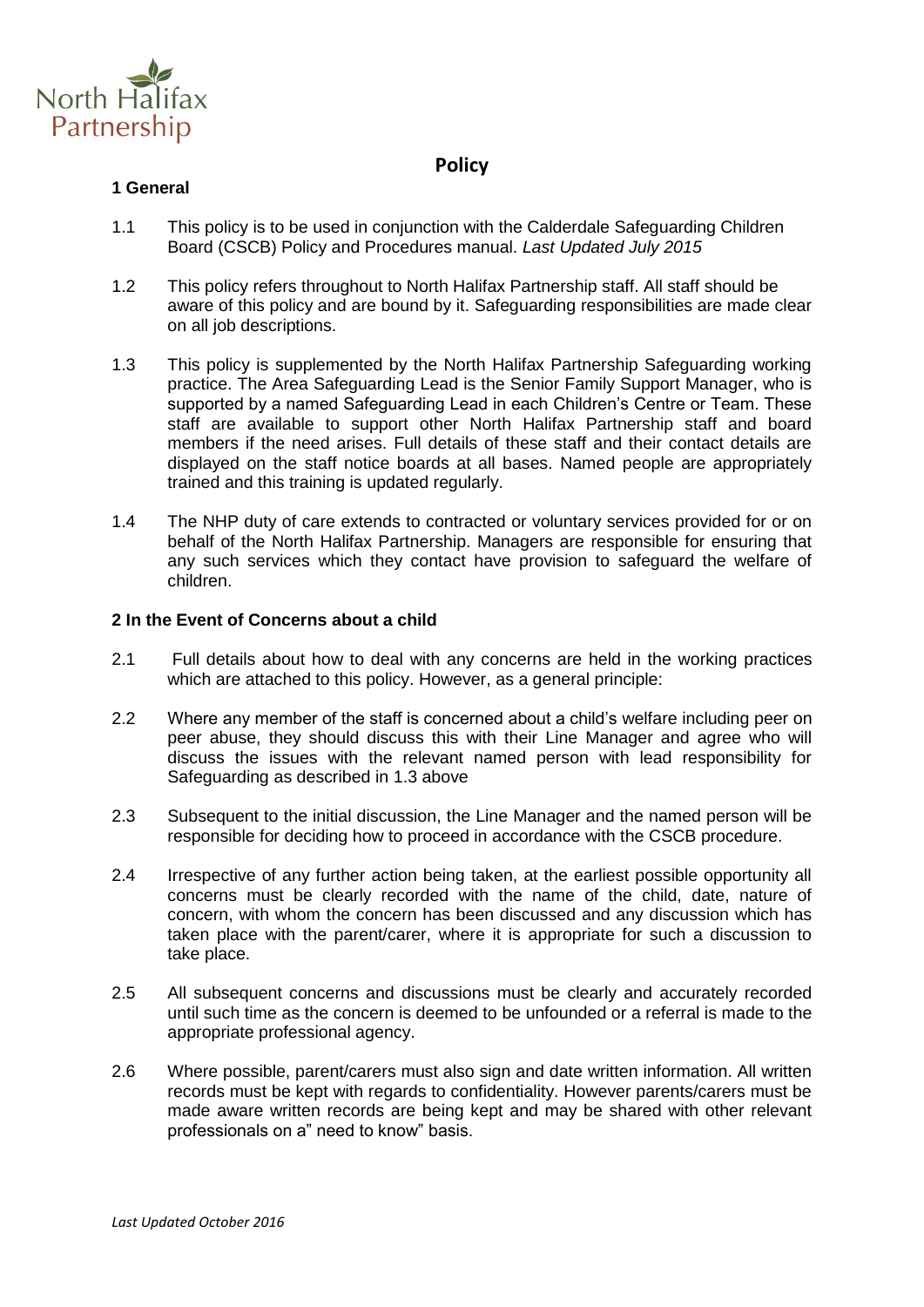

- 2.7 Staff should understand that additional barriers may exist when recognising the signs of abuse and neglect of children who have special educational needs and/or disabilities.
- 2.8 Where the nature of the concern is such that following the initial discussion, or following monitoring and observation of the concern, the named person concludes the child is deemed to be at risk of harm, the Multi Agency Screening Team (MAST) will be informed at the earliest possible opportunity in accordance with CSCB procedure.
- 2.9 For full details of how to refer to Calderdale MAST please see guidance in the Working Practices relating to Safeguarding or Staff Safeguarding notice boards for procedure and relevant telephone numbers.

### **3 Working with children subject to a Child Protection Plan**

- 3.1 Staff maybe involved in work with children subject to a Child Protection Plan. All such referrals to staff should have a named contact within Children's Social Care Services and must only be accepted through correct procedures which can be obtained from the Children's Services Delivery Manager.
- 3.2 Staff working with children subject to a Child Protection Plan need to be aware of this named contact and should feedback any concerns to this person or the duty Social Worker. In addition it is important to attend relevant meetings with Care Services. Staff must ensure all information is shared and recorded.
- 3.3 Staff are responsible for ensuring they are aware of the Child Protection Plan for children on their caseload and to work towards its objectives.
- 3.4 All staff working with children subject to a Child Protection Plan will have access to supervision by an appropriate person, usually their Line Manager. Decisions in such cases will be recorded on the clients file (by the member of staff) and in supervision by their Manager.

#### **4 DBS**

- 4.1 All staff and volunteers will have had a full and enhanced disclosure check through the Disclosure and Barring Service which is regularly updated. Any staff convicted of a criminal offence must inform their Line Manager immediately.
- 4.2 People who are dismissed for serious misconduct will be reported to the Disclosure and Barring Service. See https://www.gov.uk/disclosure-barring-service-check/dbsbarred-lists for details)

## **5 Records**

5.1 Entries in files should be clear, concise and differentiate between fact and supposition. Where necessary, training in case recording will be provided. Files must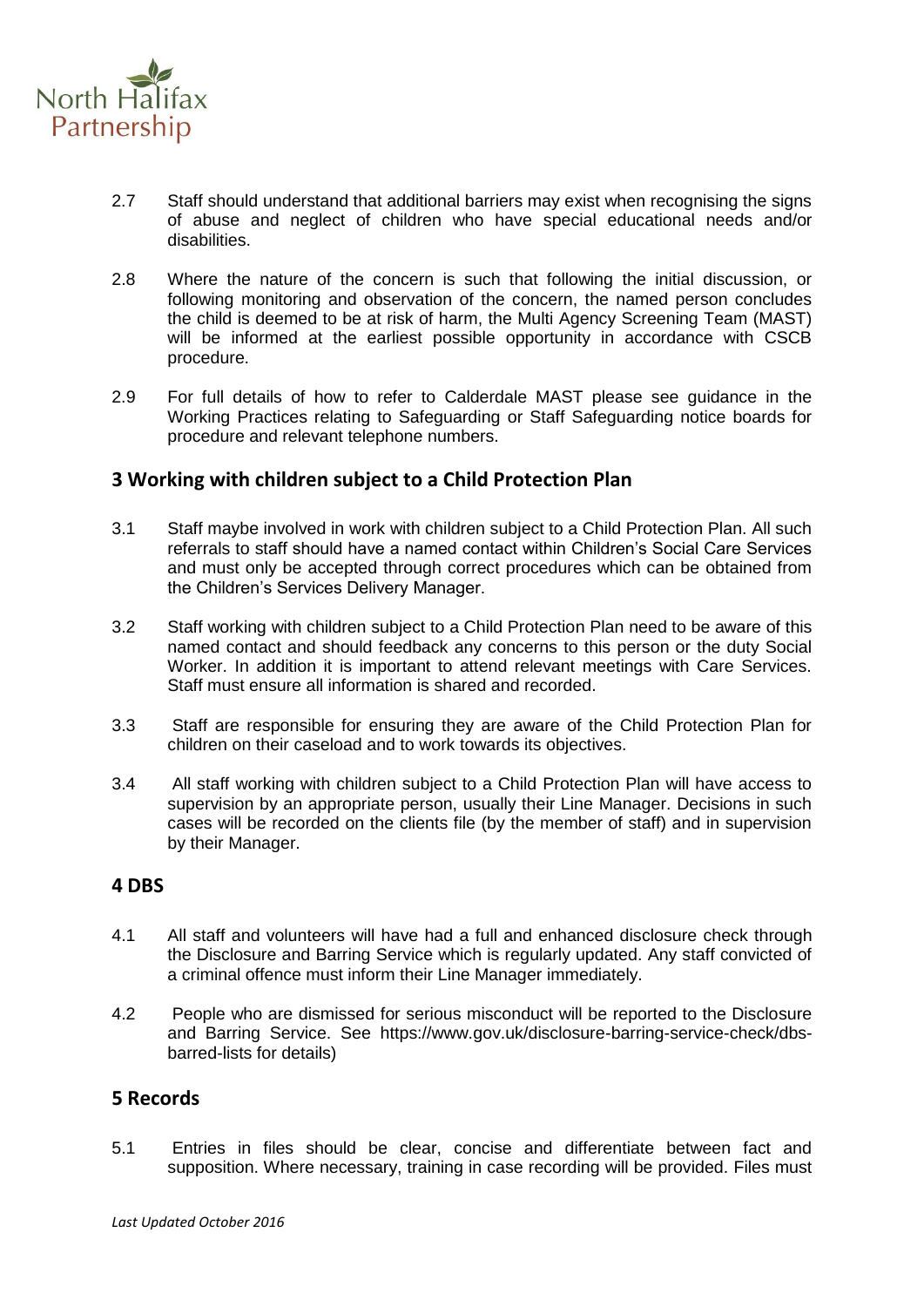

be kept up to date at all times. Files should be audited regularly and checked in supervision.

## **6 Training**

6.1 All staff will receive basic safeguarding training as and when necessary. Further training will be undertaken by staff allocated to safeguarding children work. Members of staff and their Line Managers are responsible for ensuring they periodically update their training as part of the appraisal process. This is more fully detailed in the working practice which supplements this policy. Staff with management responsibility should also be inducted into the recruitment process which includes safer working practices; relevant training will be offered as needed.

## **7 Use of mobile phones, cameras and laptops**

7.1 All staff should be aware of the potential for allegations around the misuse of images kept electronically. This is fully explained in Sure Start North and East Halifax Children's Centres working practice for the use of mobile phones, cameras and laptops. Failure to comply with this could result in disciplinary action.

### **8 In the event of Concerns about other members of staff**

- 8.1 If a staff member raises a concern about another staff member's work with children, this will be dealt with confidentially. Full and accurate written records will be made with the full knowledge of the individual member of staff concerned.
- 8.2 Where the concern is considered be of such serious nature that children are being put at risk, where this is a member of staff the relevant senior manager will remove the member of staff from all contact with children.
- 8.3 This would usually consist of a suspension under the disciplinary procedure and would be treated as and investigated as such. Until the results of any investigation are known, this is a suspension without prejudice, as with any other suspension under the disciplinary procedure.
- 8.4 All staff should be aware of the potential of there being three strands to any such investigation;
- 8.4.1 The safeguarding enquiry (usually undertaken by Care Services)
- 8.4.2 The criminal investigation (by the police)
- 8.4.3 A disciplinary investigation (to undertaken by the management board) in accordance with NHP disciplinary procedures.
- 8.5 Decisions taken in investigating concerns regarding staff shall be clearly recorded as they may be used in all three strands of the investigation.